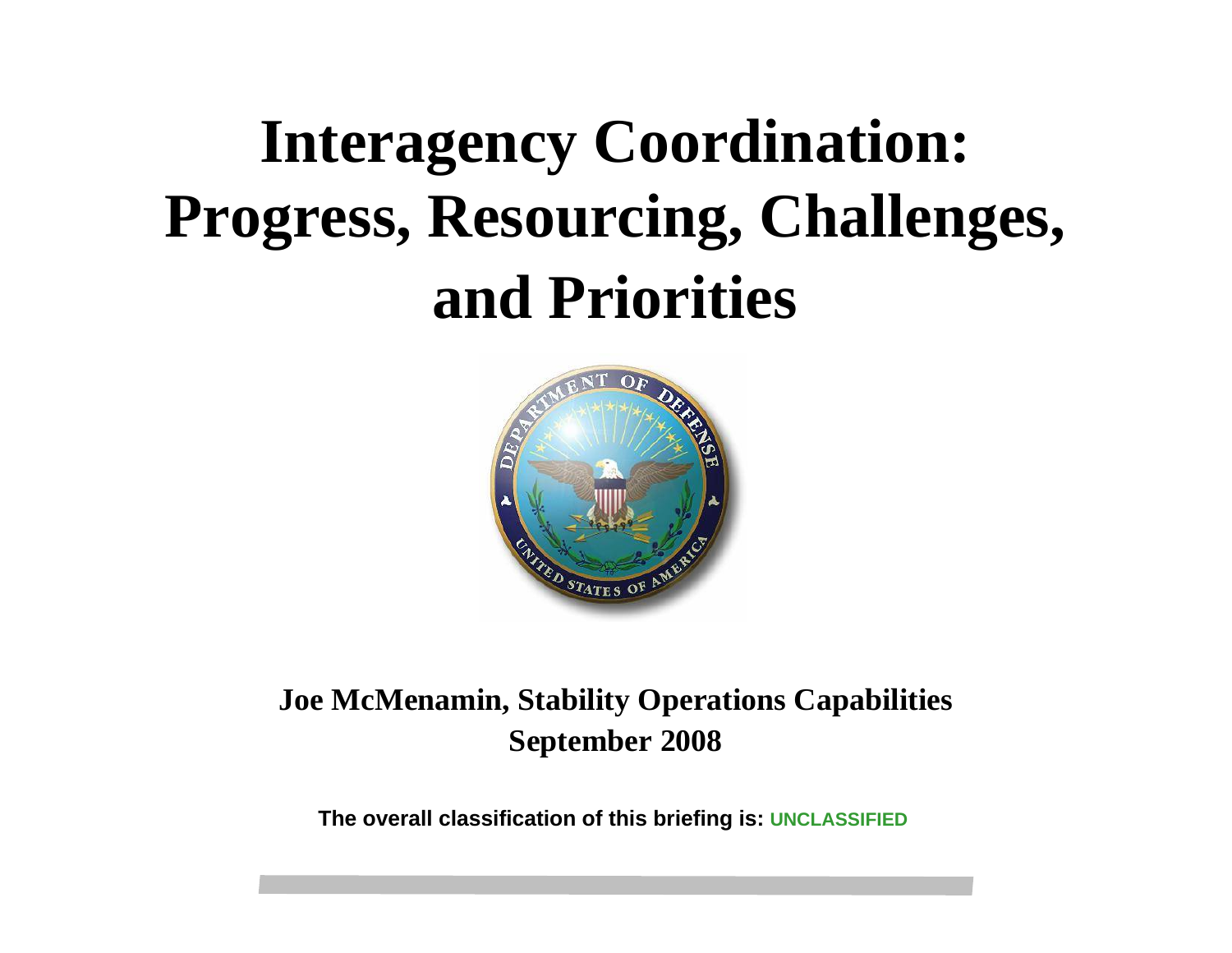# **POLICY**

# **DoD's Role – A Balancing Act**

- **DoD support is critical to the success of the Interagency process and the improvement of civilian capabilities and whole-of-government response**
	- **DoD influence and resources (expertise, lessons learned, facilities, public efforts) to assist in the development of civilian capacity and capabilities.**



 **DoD capabilities must be able to integrate with civilian capabilities if and when they develop in order to realize a collaborative and effective civil-military response**



**But, DoD must also manage expectations and be prepared should sufficient civilian capacity not materialize.**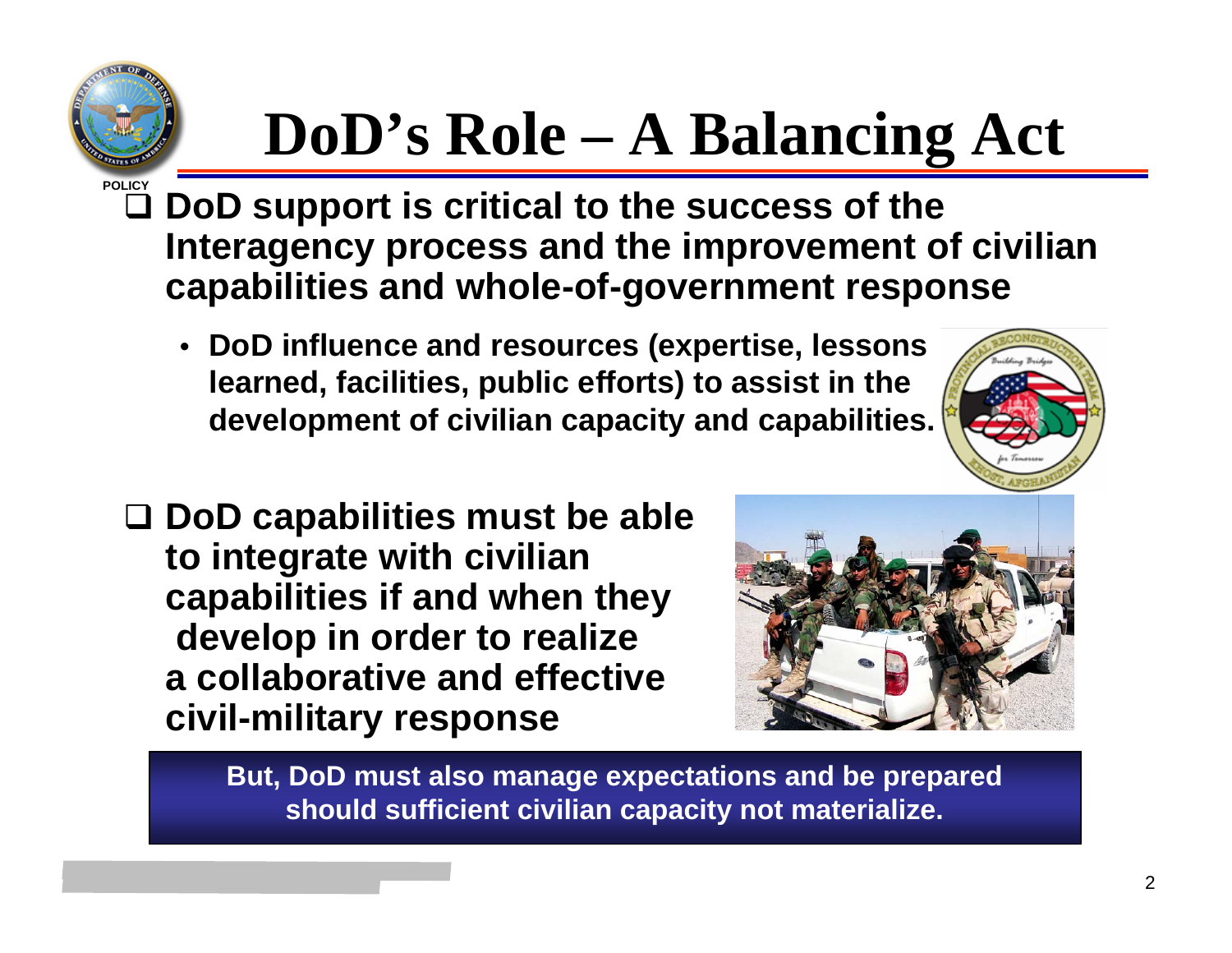

- **Optimize balance between stability operations and combat operations capabilities within DoD.**
- **Be prepared to perform all tasks necessary to establish or maintain order when civilians cannot do so.**
- **Improve integration of civilian and military stability operations efforts within DoD and in conjunction with other USG agencies, allies, and private sector partners.**

**USG Unity of Effort across the government is critical for successful stability operations.**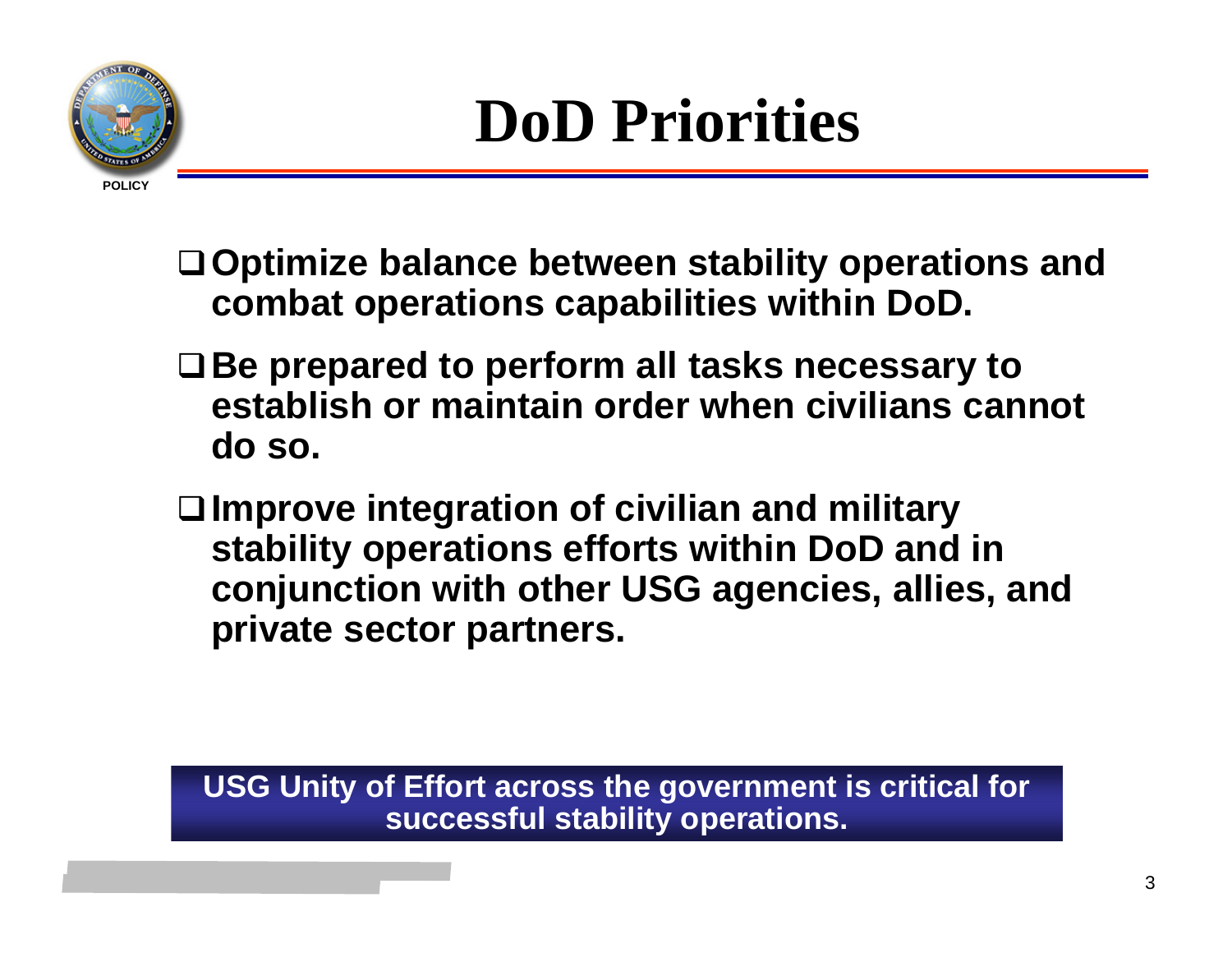

## **DoD Objectives for NSPD-44**

#### $\Box$ **Ensure integration of NSPD-44 and DoDD 3000.05**

- • **Support operationalization and further development of the Interagency Management System**
- **Support increased civilian deployable capacity**
	- **Support to the Civilian Stabilization Initiative**
	- • **USG integrated training strategy (including DoD participation and support)**
	- • **Develop a Generic MOU for DoD's role in providing security for civilian deployments and templates for future engagements**
- **Support whole-of-government planning** 
	- **Comprehensive USG strategic- and operational-level planning framework (including role of DoD and integration of DoD planning processes)**





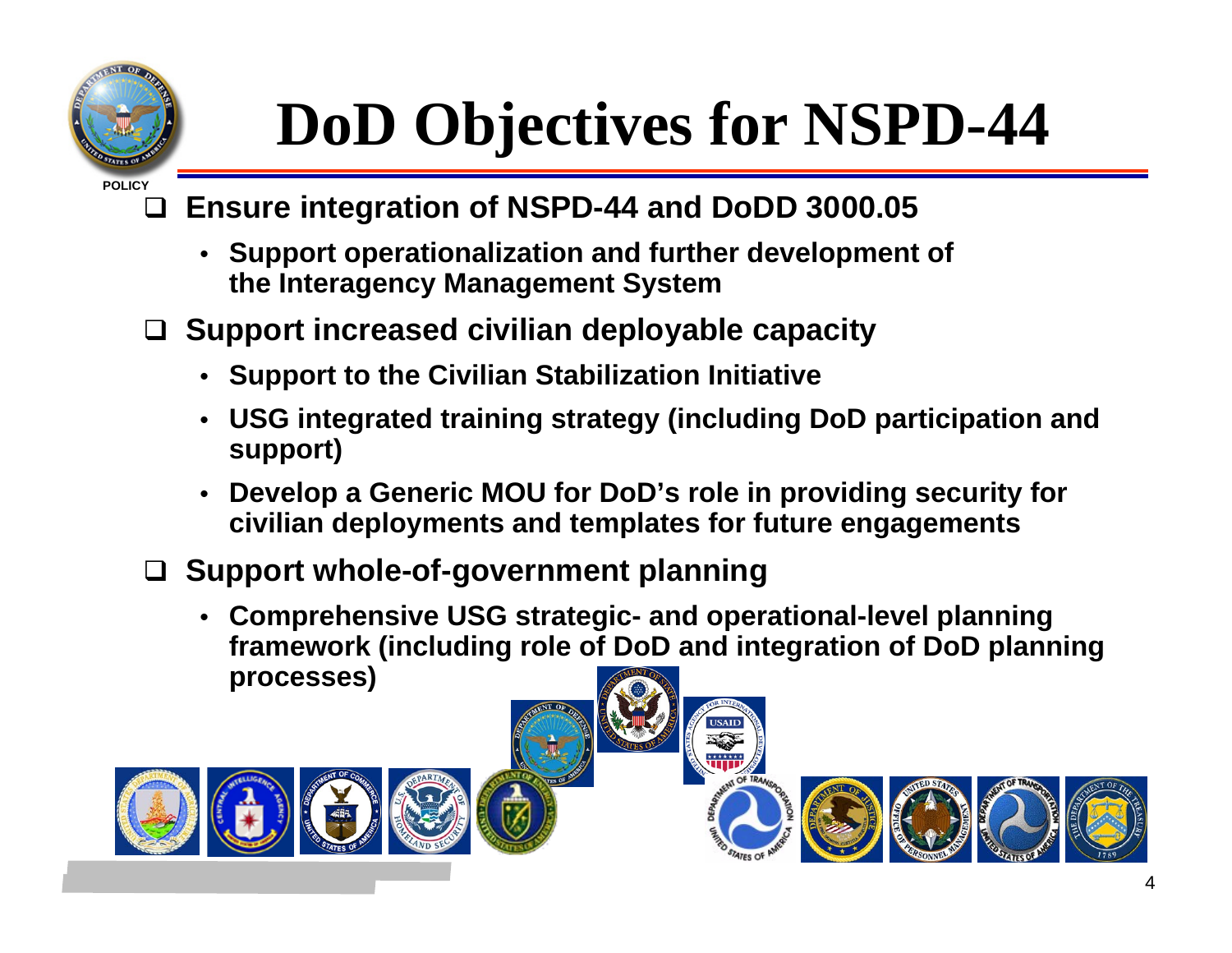

#### **Major Mission Elements**

#### **Capability and Capacity**

| <b>US Army</b>                                               | <b>USG Sectors</b>                                             |
|--------------------------------------------------------------|----------------------------------------------------------------|
| <b>Stability Tasks FM 3-0</b>                                | <b>DOS Essential Task Matrix</b>                               |
| <b>Civil Security</b>                                        | <b>Security</b>                                                |
| <b>Support to Governance</b>                                 | <b>Governance and Participation</b>                            |
| <b>Provision of Essential Services</b>                       | <b>Humanitarian Assistance and</b><br><b>Social Well-Being</b> |
| <b>Support Economic</b><br><b>Infrastructure Development</b> | <b>Economic Stabilization and</b><br><b>Infrastructure</b>     |
| <b>Civil Control</b>                                         | <b>Justice and Reconciliation</b>                              |

**Many stability operations tasks are best performed by indigenous, foreign, or U.S. civilian professionals. Nonetheless, U.S. military forces shall be prepared to perform all tasks necessary to establish or maintain order when civilians cannot do so.**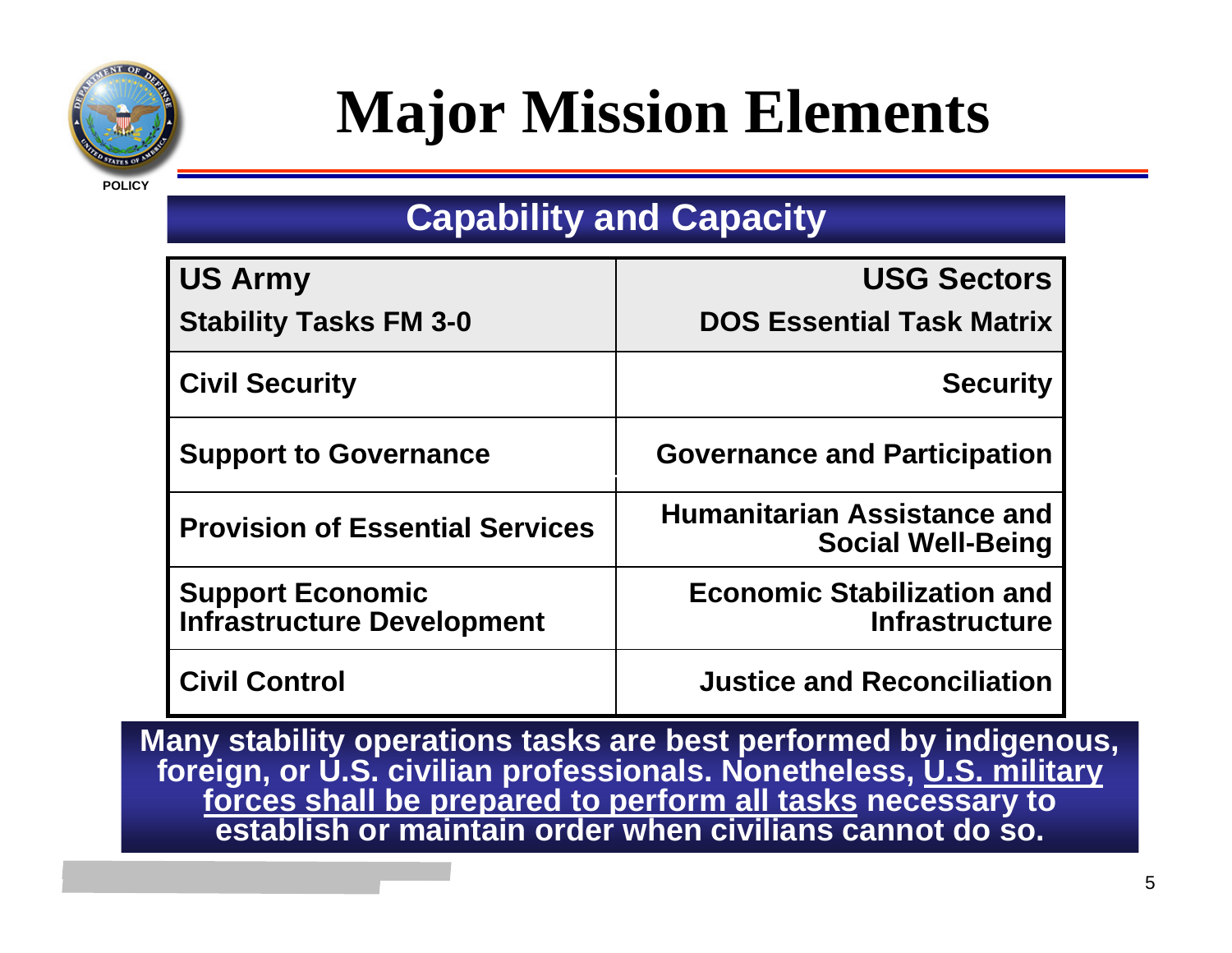

## **Coordination and Planning**

- $\Box$  **Integrate a number of on-going DoD initiatives with related interagency activities:**
	- **Whole-of-government planning (processes & test cases)**
	- **Civil-military coordination models and teams**
	- **Essential Task Matrix Capabilities Review**
	- **Modeling & simulation for stability operations**
	- **Social-Cultural/Science Initiatives**
	- • **Lessons learned / best practices processes and products for stability operations**
	- • **Integrated USG training for stability operations**
	- •**Civilian participation in military exercises**
	- •**Information sharing**

**Build a cadre of civilian experts in planning and the operational art**

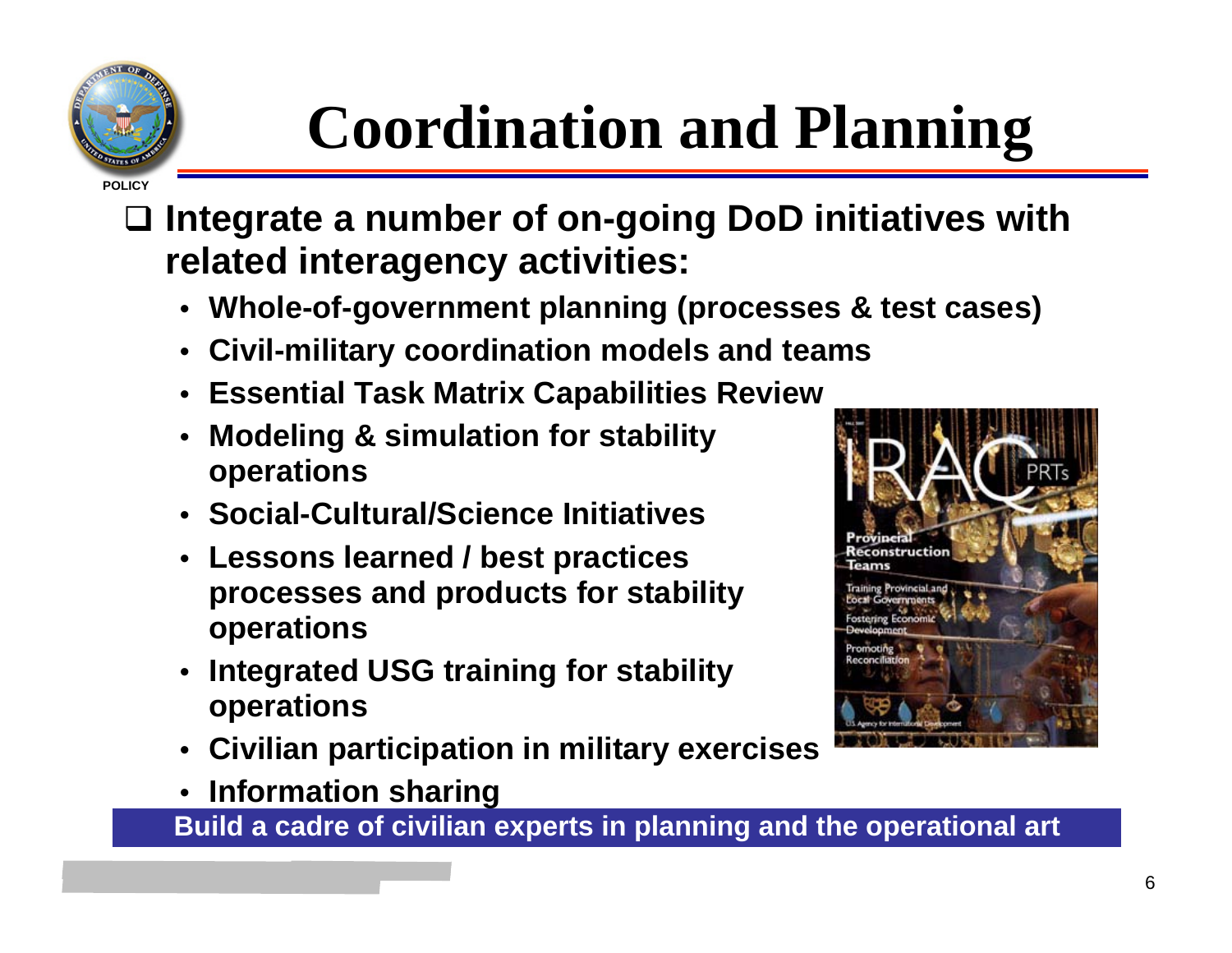

#### **Challenges**

- $\Box$ **Balancing Force Development (Traditional, IW, SOF, GPF)**
- $\Box$  **Developing Civilian Planners (Designation, Training And Education)**
- **Developing Civ-Mil Team Models That Can Be Deployed In Future Contingencies**
- **Improving Information Sharing**
- **Leveraging the Private Sector**
- **Prediction**
- **Prevention**
- **Smaller-scale Engagements**
- **Multi-country Engagements**
- **Larger USG Issues**
	- **National Security Reform**
	- **Foreign Assistance Reform**
	- **National Security Professional**